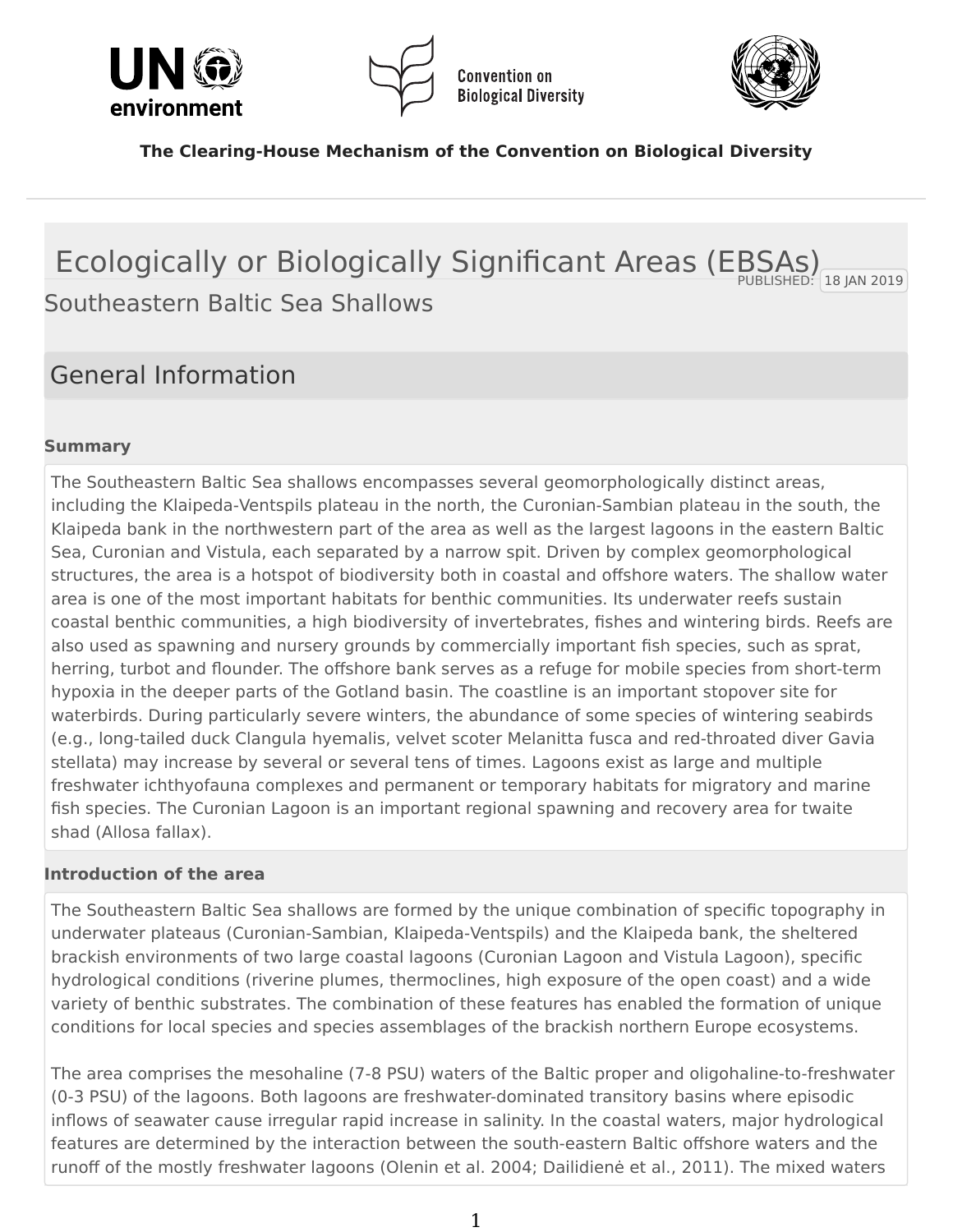of lower salinity (<5 PSU) dominate closer to the lagoons and may stretch several tens of kilometres from the outflow of the lagoons (Daunys et al. 2007). These hydrographical features generate environmental gradients, which affect the distribution of organisms (Marine Research Consortium, 2012).

The area varies in water depth from 0 to 70 m and represents a diversity of geomorphic features – lagoon plain, shallow water area, slopes of plateaus and a bank (Ezhova et al., 2012). A great variety of benthic habitats exist in the area as a result of the relationship between bottom types, depth and macrofauna communities. The hard substrate type occurs mostly in the shallow water area and in the area of gentle slopes. The deeper water area, lagoon plains, part of the slope and shallow water area are represented by soft bottom habitat. Reefs (habitat type 1170, according to Annex 1 of the EU Habitat Directive) are the most attractive and ecologically significant habitat types on hard bottoms in the area, sustaining high biodiversity, important feeding areas for diving birds, spawning or nursery sites for commercially important fishes or refuge areas for marine species (Marine Research Consortium, 2012). The most biologically valuable reefs in the shallow water area of the Klaipeda-Ventspils Plateau are dominated by perennial red algae Furcellaria lumbricalis (Olenin, 1997).

Benthic faunal assemblages in offshore waters on hard substrate vary in terms of species diversity and abundance but are dominated by sessile suspension feeders (blue mussels, barnacles, hydroids, bryozon), whereas soft bottom assemblages are dominated by selective and nonselective deposit feeders (bivalves, polychaetes). A habitat inventory showed that reefs with the above mentioned blue mussels (Mytilus trosulus) and barnacles (Balanus improvises) are found in offshore waters in both Klaipeda-Ventspils and Curonian-Sambian plateaus (Daunys et al., 2015).

The most distant part of the area to the north-west, Klaipeda Bank, located close to the steep Gotland Deep, is a less geomorphologically distinct basin, but it is particularly important for benthic fish, especially in summer when oxygen concentration is decreasing in the deeper areas and pelagic fishes find suitable conditions on the slopes of the bank. The major part of the bank is situated at a depth of 50-60 m, while about one fifth is exposed to the saline water layer (halocline) which typically supports different marine life (including glacial relicts) compared to more shallow saline waters (Daunys and Čebatariūnaitė, 2015).

Both lagoons are listed as priority habitat types (1150) in the Habitats Directive (EC 1992). Lagoons are important migration corridors for anadromic species, such as salmonids (Salmo salar and Salmo trutta), smelts (Osmerus eperlanus), vimba (Vimba vimba), European eel (Anguilla Anguilla), river lampreys (Lampetra fluviatilis) and spawning ground for twait shad (Alosa fallax) and whitefish (Coregonus lavaretus) (Repecka, 2002). The Curonian Lagoon is designated as a Natura 2000 area for the following EU declining fish species: salmon (Salmo salar), twaite shad (Allosa fallax), asp (Aspius aspius), sabrefish (Pelecus cultratus), spined loach (Cobitis taenia) and lamprey (Lampetra fluviatilis) (Order of Minister of Environment of Republic of Lithuania, No. D1-260, 2009).

Lagoons are also important for migrating birds – part of the Curonian Lagoon is a NATURA 2000 Special Protection Area (SPA) for birds – Bewick's Swan (Cygnus bewickii), pintail (Anas acuta), goosander (Mergus merganser), smew (Mergus albellus), little gull (Larus minutus), white-tailed eagle (Haliaeetus albicilla) (Order of Minister of Environment of Republic of Lithuania, No. D1-260, 2009).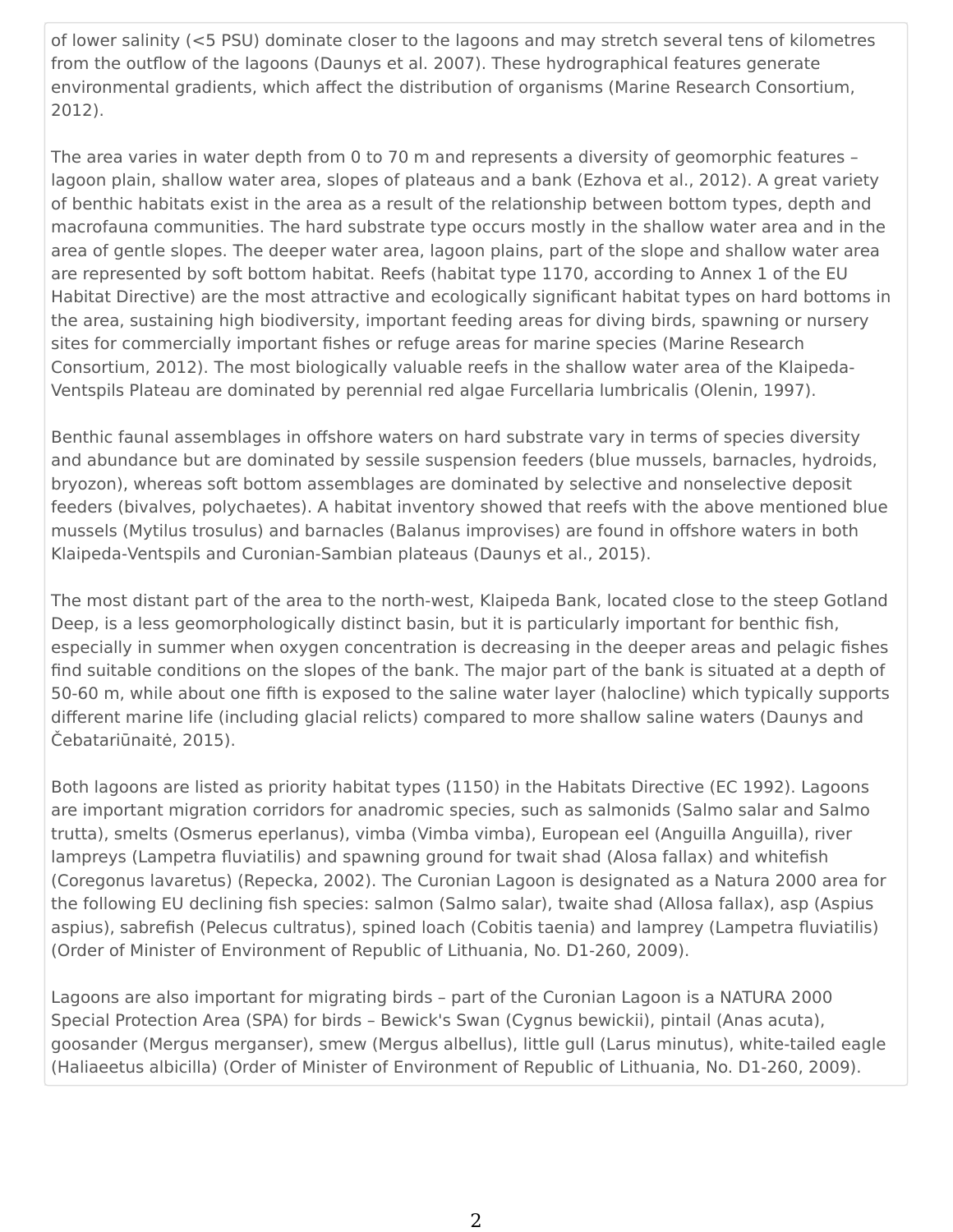# Description of the location

### **EBSA Region**

Baltic Sea

#### **Description of location**

The Southeastern Baltic Sea shallows encompasses several geomorphologically distinct areas, including the Klaipeda-Ventspils plateau in the north, the Curonian-Sambian plateau in the south, the Klaipeda bank in the northwestern part of the area as well as the largest lagoons in the eastern Baltic Sea, Curonian and Vistula, each separated by a narrow spit. The area extends 11,626 km2.

#### **Geo-Location**

• [BALT\\_6\\_EBSA.geojson](https://chm.cbd.int/en/api/v2013/documents/443C0B59-5D22-6AED-FA1C-CE1C5CCA7219/attachments/BALT_6_EBSA.geojson)



**DISCLAIMER:** The designations employed and the presentation of material in this map do not imply the expression of any opinion whatsoever on the part of the Secretariat concerning the legal status of any country, territory, city or area or of its authorities, or concerning the delimitation of its frontiers or boundaries.

## Area Details

#### **Feature description of the area**

Physical description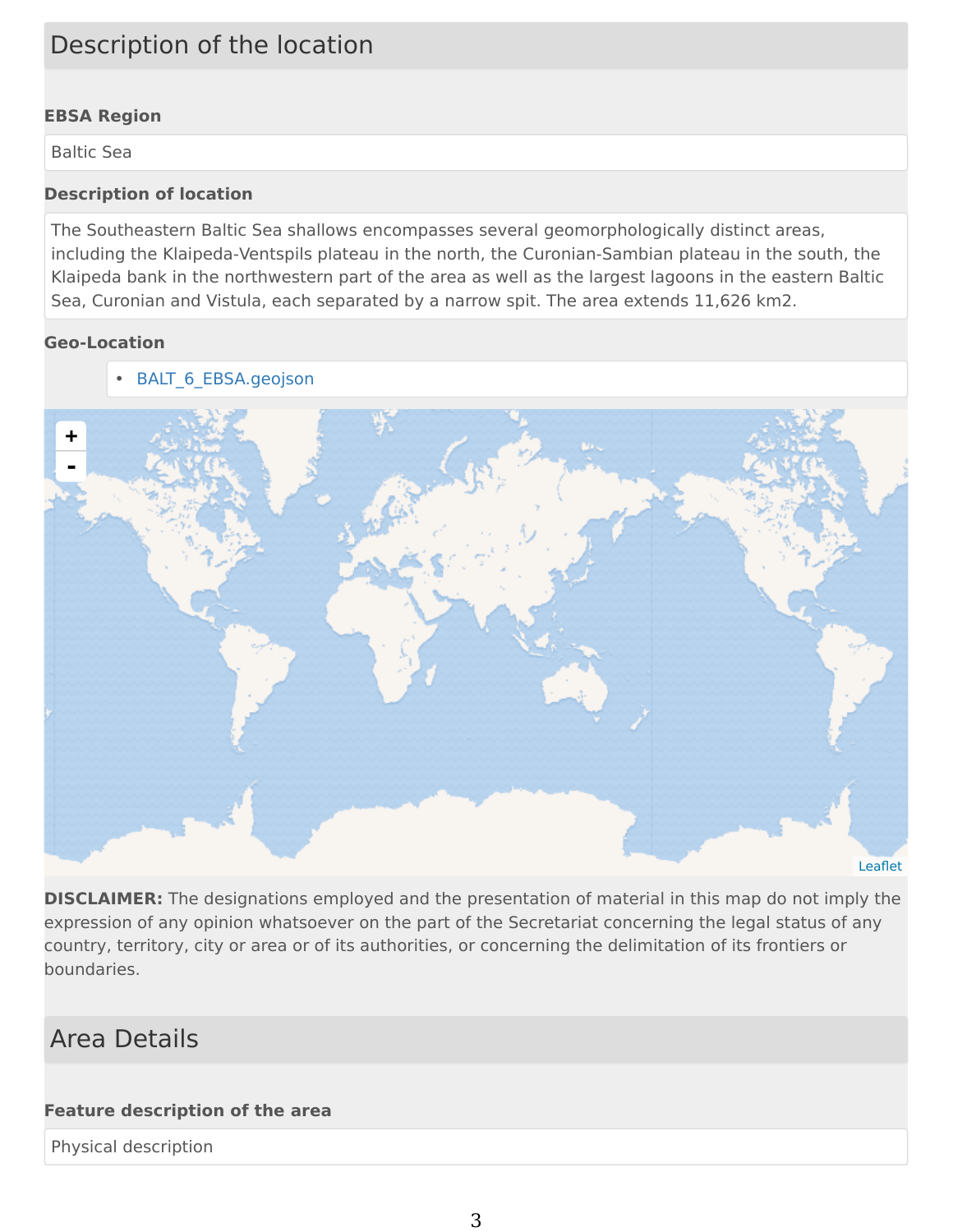The sub-marine coastal slope, extending from the shore down to 25-30 m depth, is characterised by diverse bottom types. The uppermost part, 0 to 4 or 6 m deep, is covered by a thin layer of quartz sand, which moves around during storms. The morainic bench (pebble-gravel deposits with large boulders) lies beneath the sand strip, extending down to 25-30 m depth. Patches of pebble and gravel deposits occur on sites down to 60 m. Also, patches of coarse aleurites are found at 20-40 m, extending down to 60-70 m depth (Olenin S., 1997).

The Klaipeda-Ventspils Plateau is a large portion of the seabed with its slopes sinking into Gotland Deep and Gdansk Deep. Part of the seabed is covered with contemporary and relict bottom sediment. Relict bottom sediment is deposits and sediment that formed during the glacial age and earlier stages in the development of the Baltic Sea. They are deposited in hydrodynamically active areas of the sea where accumulation of contemporary bottom sediment does not take place, or where there is even some evidence of abrasion processes. The glacial deposits (moraines) of many similar areas have been extensively washed out, and their surface is covered by boulders, pebbles, gravel and sand of varying grade. Moraine bottoms, including boulder and cobble reefs, extend over larger territories (including slopes) (Marine Research Consortium, 2012).

The seabed of the Sambian-Curonian Plateau, which occupies the southern part of the area, is characterized by bars and furrows. Medium and fine sands prevail in the south of the Plateau and form extended fields joined to the Curonian and Vistula spits. Predominance of various sands is observed at the intermediate depth zone (50-60 m), while mud, silt and clay are typical for the deeper parts. Sand of different grain size, pebble, gravel and tillstones are in the north and northwest of Plateau, while bedrock and tillstones as well are present adjacent to the Sambian Peninsula (Ezhova et al., 2012).

On the Klaipeda bank, the shallow zone (<50 m depth) gradually deepens towards the Gotland depression, up to 75 m water depth, and south-east towards the Gdansk depression, up to 64 m water depth. The most extensive gravel and pebble fields are mainly situated in the shallow zonen with water depth range from 46 to 54 m. Patches of silty clay mostly appear at 52-60 m water depth, and sandy sediments are observed in the area as well (Daunys et al., 2015).

Both lagoons are very shallow and floored with soft sediments. Silty-clayey mud prevails in the central part of the basins, and sand accurs along the lagoon coasts (Ezhova et al., 2012). The average depth of the lagoon is 3.8 m, and the greatest depths (up to 5.8 m) are found in the southern part of the lagoon. Water depths up to 14.5 m are located in the Klaipeda channel, which forms the entrance to the lagoon. The Vistula Lagoon has an average depth of 2.7 m and is characterized by relatively large areas of shallow water, although the maximum depth of 5.2 m is comparable to that of the Curonian Lagoon. The lagoons are a terrestrial runoff-dominated system, and their hydrology is strictly related to the discharge from the catchment area. The biggest river in the Vistula Lagoon catchment is Pregolja River, which accounts for 42 % of total discharge. In the Curonian Lagoon the Neman River contributes 92 % of the total freshwater yield (Chubarenko et al., 2002). The ice-cover in the Curonian Lagoon forms annually during winter and lasts about 90 days, from December until early March (Lange, 2011).

#### Biological features

More than 50 species of macrofauna are found in the benthic zone of the open eastern Baltic Sea. Coastal waters, up to a depth of 30 m, have a higher diversity of species than waters deeper than 50 m (Marine Research Consortium, 2012).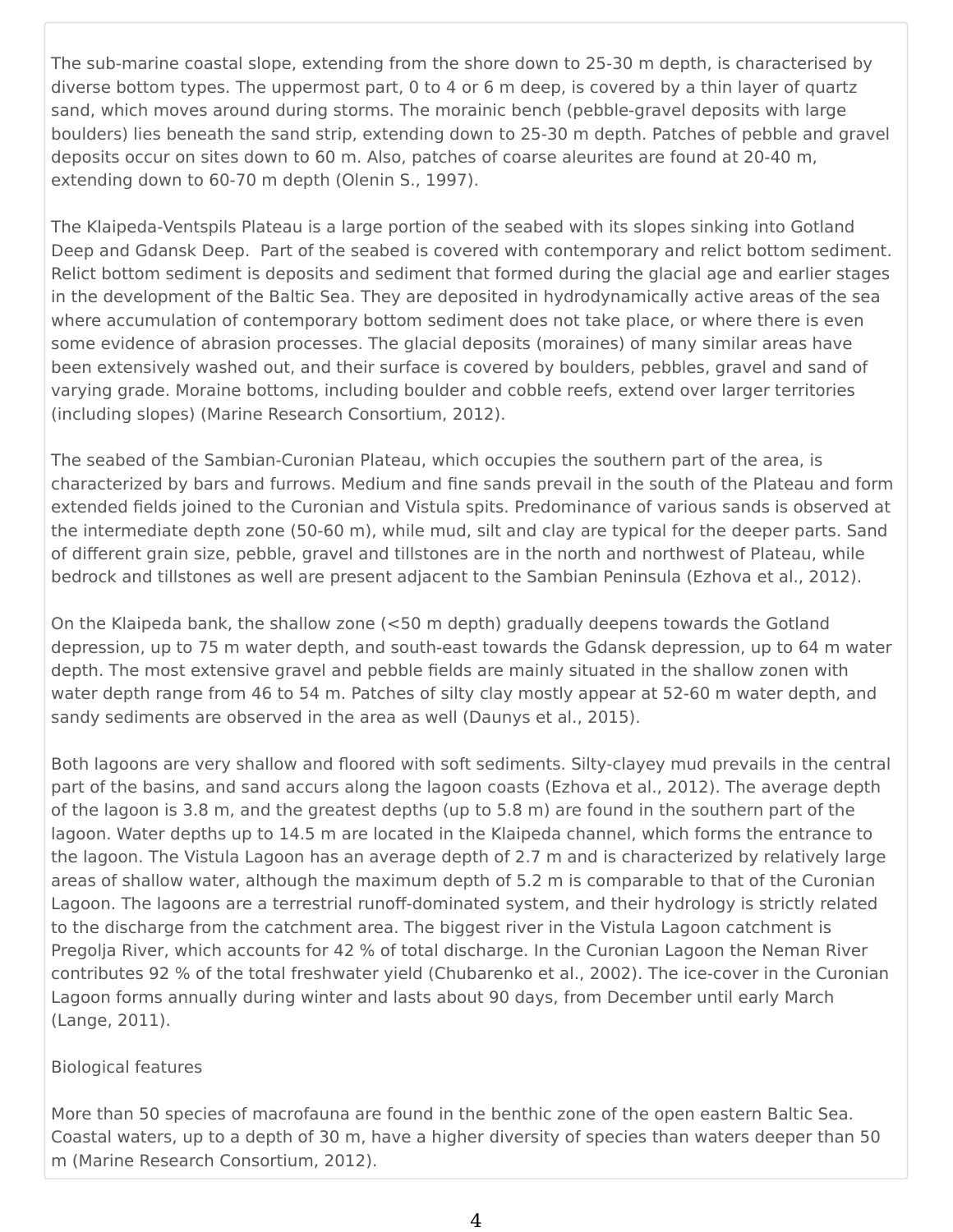The diversity of macrophytobenthos consists of 35 taxa belonging to five phyla: red algae Rhodophyta, brown algae Ochrophyta, green algae Chlorophyta, charophyceae Charophyta and angiosperms Magnoliophyta. Green algae are growing in shallow waters up to 6-7 depth, red algae are adapted to grow at greater depths (e.g., perennial red algae Furcellaria lumbricalis up to 15-17 m depth) and brown algae prefers shallow water but can reach 10 m depths (Marine Research Consortium, 2012).

Hard bottom reefs with perennial red algae (Furcellaria lumbricalis) streches along the exposed coastlines of the Klaipeda-Ventspils Plateau. The habitat comprises fields of stones and boulders colonized by blue mussel (Mytilus trosulus) and red algae (Furcellaria lumbricalis). Approximately 30 macroinvertebrate species are recorded in the habitats, with an average of 14±4 species per sample. The habitat is characterised by relatively high benthic primary production and supports high macroinvertebrate species diversity. Typically, the habitat is found in depths between 6 and 12 metres. Locally, however, the habitat may also occur in depths down to 2 m (sheltered conditions) and as deep as 15 m deep (Martin G., 2010).

Another sub-type of reefs, stones and boulders adjacent to coarse sand fields dominated by Mytilus trossulus and Balanus improvises, is found in shallow areas and may occur up to 25 m or up to 40-50 m depth.

The above-mentioned reef habitat is preferred by mobile grazing crustacean species, including isopods, amphipods and mysids. It also provides shelter for small fishes and fish fry, serves as spawning substrate for Baltic herring (Clupea harengus membras), especially reefs with Furcellaria lumbricalis. The habitat provides a food source for important bird species, such as. long-tailed duck (Clangula hyemalis) and Steller's eider (Polysticta stelleri). Since mussels remove large amounts of organic particles from the water column, in terms of functional type this habitat is usually defined as a biological filter (Martin, 2010).

Also exposed moraine ridges overgrown with mussels (Mytilus trossulus) and barnacles (Balanus improvises) are found in the lowest depth range of the photic zone. The habitat comprises steep and narrow 4-5 m-high elongated ridges, which may occur individually or in groups at depths of 19-20 m. Moraine ridges are surrounded either by hard or soft bottoms. The size of an individual ridge may vary considerably: up to 10 m in width and 110 m in length, with the total area from 15 to 3825 m2. Deep canyons are formed in cases of two parallel ridges. The habitat supports typical hard bottom functions: it provides a complex environment for benthic species and is colonised by active suspension feeders. The importance of the habitat for fishes and birds is unknown (Martin, 2010).

In the offshore part, mixed or hard bottom habitats of cobble, pebble, gravel and boulders covered by epifaunal Mytilus trossulus and Balanus improvisus dominate in the uppermost parts of plateau and bank, while silty to fine-sand bottoms with different assemblages of macroinvertebrates (including glacial species Saduria entomon, Diastylis rathkey, Monoporeia affinis and Pontoporeia femorata) are typical for the slopes (Daunys et al., 2015).

Reefs in the open sea are highly valuable for the nutrition of demersal fish, primarily European flounder and cod, as well as wintering birds, such as long-tailed ducks (Daunys, Čebatariūnaitė et al., 2015).

Soft-bottom habitats dominated by bivalves (Macoma balthica) or polychaetes (Pygospio elegans and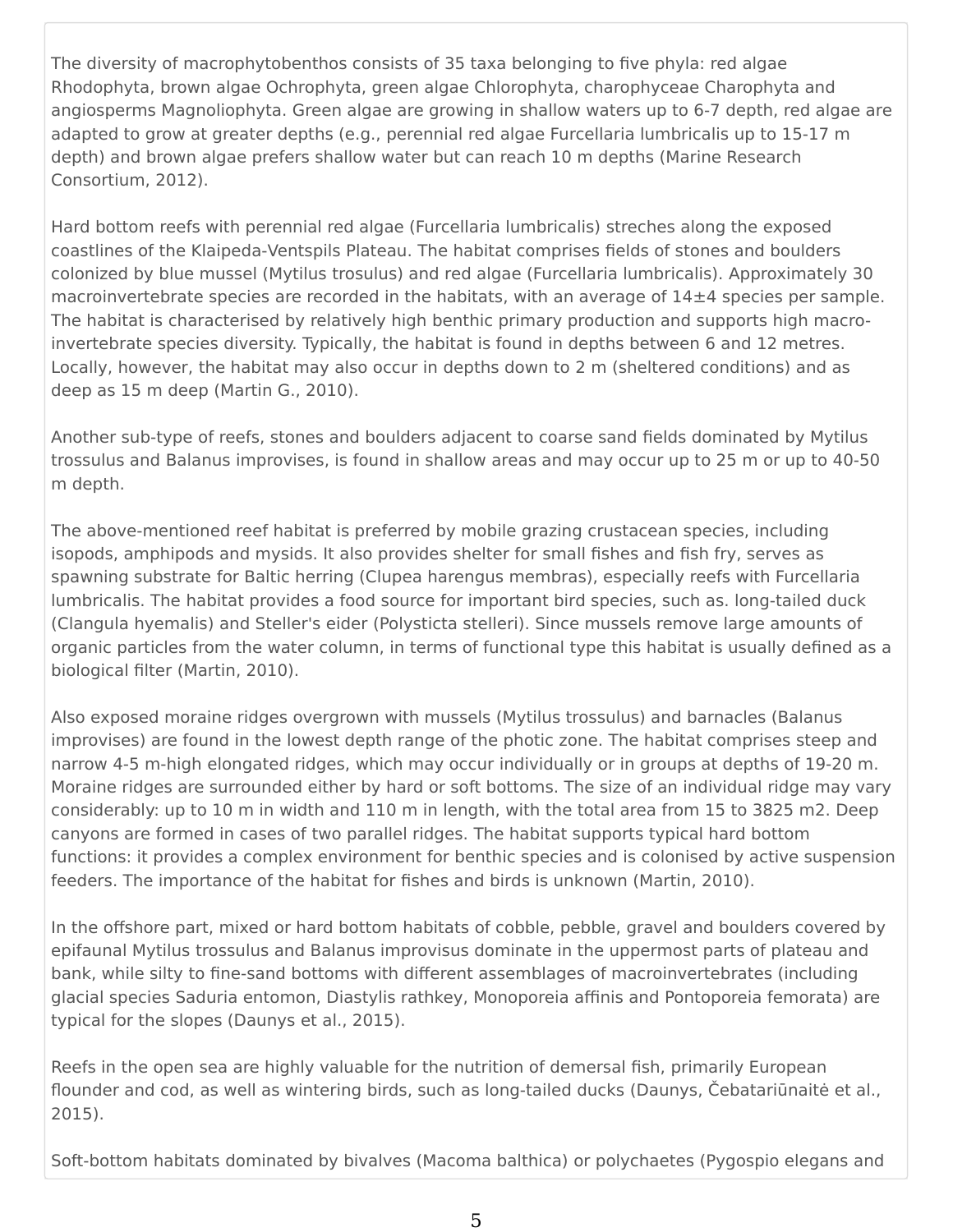Marenzelleria neglecta), or mobile amphipods are widespread in the central part of the Baltic Sea. Exposed soft bottoms with the polychaetes Pygospio elegans and Marenzelleria neglecta are typical for the shallow part of the area in depths down to 10-11 m. Soft bottoms with Macoma balthica are the most widespread in a wide depth range up to 60-70 m. At depths of 25-30 m, typical shallow taxa are oligochaetes, cockles (Cerastoderma edule, Mya arenaria), whereas ostracods and the crustaceans (Pontoporeia affinis and Diastylis rathkei) are usually restricted to deeper zones. The amphipod crustacean Bathyporeia pilosa is typically found in the shallowest part down to a depth of 3-5 m. Sandy-bottom habitats provide important food source for demersal fishes (turbot, flounder) and some migratory bird species (e.g., velvet scoter).

There are 65 species of lampreys and other fish recorded in the southeastern Baltic Sea; 21 of them are freshwater species, and 11 are diadromous fish species. Around 19 species of lampreys and other fish are protected under the Habitats Directive, the Bern or CITES (the Convention on International Trade in Endangered Species of Wild Fauna and Flora) Conventions, five are included on the IUCN Red List of Threatened Species, and 18 are considered to be very rare (Marine Research Consortium, 2012).

The dominant species are the Atlantic herring (Clupea harengus membras), the European sprat (Sprattus sprattus), European flounder (Platichthys flesus) and Atlantic cod (Gadus morhua). Migratory species, such as salmonids (Salmo trutta), vimba (Vimba vimba), smelts (Osmerus eperlanus), pikeperch (Stizostedion lucioperca) and the relatively rare Bern Convention species twait shad (Alosa fallax) are also rather common in certain seasons. Freshwater fish are more abundant closer to the outflow of rivers or lagoons (Martin, 2010).

There are more than 30 species of seabirds found regularly in the area. The majority of seabirds are found here during the migration period, in particular a wintering period. Long-tailed duck (Clangula hyemalis), velvet scoter (Melanitta fusca) and red-throated diver (Gavia stellate) are the most abundant wintering sea ducks in the waters of the Baltic Sea. Great cormorant (Phalacrocorax carbo) is the main abundant breeding species in the rea – a colony in Curonian Lagoon numbers over 3 000 breeding pairs (Marine Research Consortium, 2012).

Grey seals (Halichoerus grypus) and ringed seals (Pusa hispida) are found in marine waters, as well. The seals do not permanently live here, but swim here with the migratory fish with increasing frequency (Grusas et al, 2008). There have also been observations of harbour porpoises (Phocoena phocoena) along the coast . The southeastern Baltic Sea area is the northern boundary for the Baltic Sea harbour porpoise population listed as critically endangered by the IUCN (Hammond et al., 2008) and by HELCOM (HELCOM, 2013a); during winter porpoises are more dispersed, spreading even to the far north, as well as along the southeastern Baltic coasts (SAMBAH, 2016).

A lagoon plain is characterized by soft sediments (sand, silt, mud) and inhabited by uniform softbottom communities. The Chironomidae and Oligochaeta communities occupy 70% of bottoms in the Curonian Lagoon, and the polychaete worm Marenzelleria neglecta occupies 90% of bottoms in the Vistula Lagoon. Communities dominated by invasive alien species occupy sparse hard substrata in both lagoons. The Ponto-Caspian bivalve Dreissena polymorpha occurs in the Curonian Lagoon, and the New Zealand snail Potamopyrgus antipodarum occurs in the Vistula Lagoon. Lagoon plain habitats demonstrate high levels of benthic productivity, and total biomass averages 20–90 g/m2 but reaches hundreds of grams per square metre locally (Ezhova et al., 2012).

Among the 57 fish species recorded in the Curonian Lagoon, 11 are of marine origin. The most common are roach (Rutilus rutilus), perch (Perca fluviatilis), redeye (Scardinius erythrophalmus), white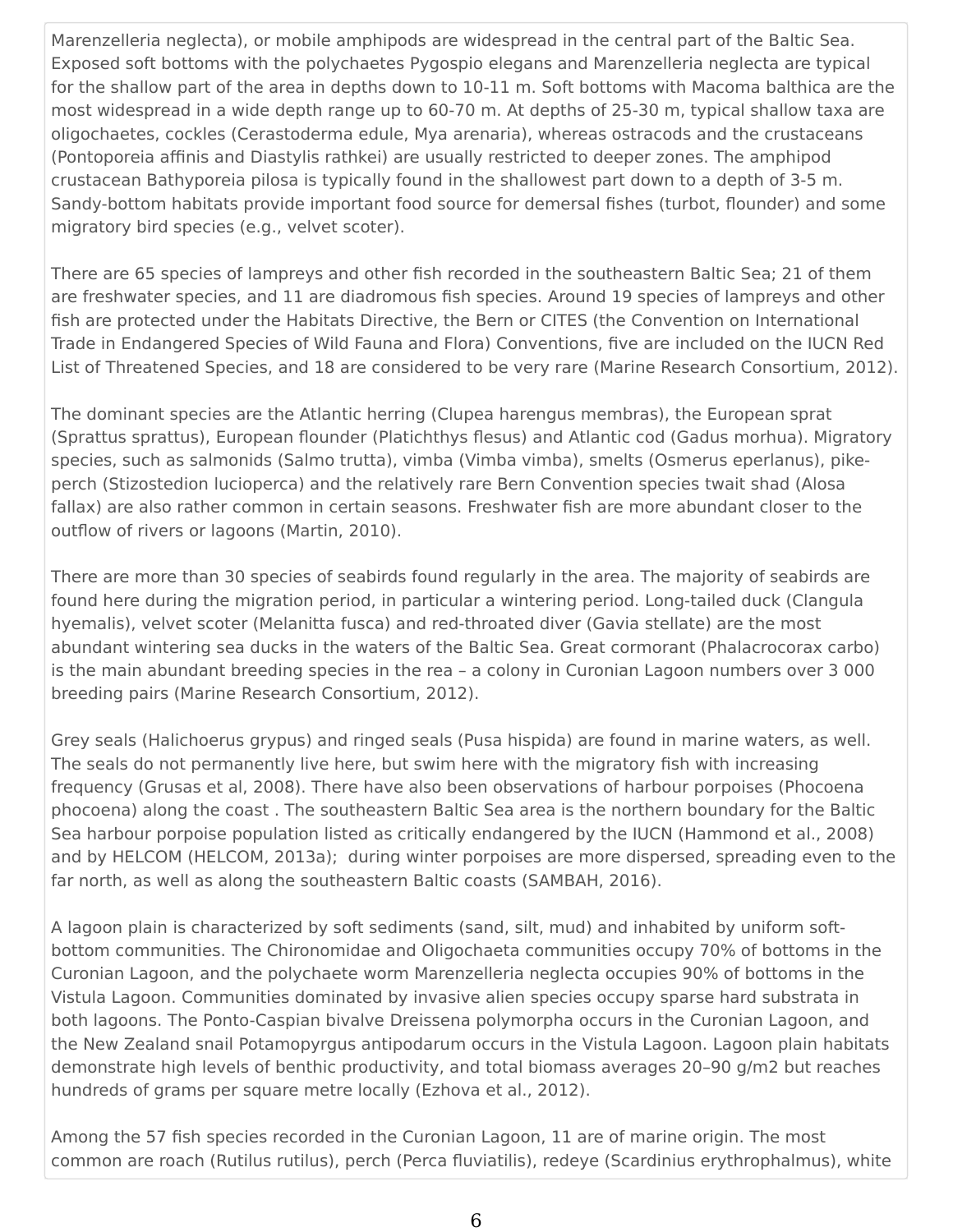bream (Blicca bjoerkna) and common bream (Abramis brama). Lagoons are very important as feeding places for many freshwater or diadromous fishes, but also as spawning and juvenile-schooling habitat. The juvenile fish assemblage is dominated by smelt and pikeperch (Sander lucioperca) in the lagoon habitats, while roach, perch, three-spined stickle-back (Gasterosteus aculeatus) and gudgeon (Gobio gobio) prevail in the littoral.

#### **Feature conditions and future outlook of the area**

The lagoons are affected by eutrophication, therefore short-term hypoxic events occur during summers under particular environmental conditions. The lagoons are also intensively used for fishing, shipping and recreation. Communities dominated by invasive alien species occupy sparse hard substrata in both lagoons. On the other hand, coastal areas have high biodiversity with respect to macroinvertabrates, birds and fishes. Despite intensive industrial activities and some observed impacts, the area remains ecologically and biologically valuable and has a relatively high level of naturalness (Ezhova et al., 2012; Stankevicius et al., 2002).

The area includes a number of protected sites, some with international designations (e.g., "Wetland of International Importance" (Ramsar Sites), Sites of Community Importance under the EU Habitats Directive, Special Protection Areas under the EU Birds Directive), regional designations (marine Baltic Sea protected areas under HELCOM (HELCOM MPAs), and a range of national designations (e.g., Nature Park, Monument and Reserve, Protected Marine Area, State Park) (https://www.protectedplanet.net/). Some of these sites include both terrestrial and marine parts, while others are truly marine. National sites in this area range from IUCN protected area categories II ("National Park") to VI ("Protected Area with sustainable use of natural resources") (Dudley, 2008). The site regulations also protect migratory waterbirds (Melanitta fusca, Bucephala clangula, Clangula hyemalis, Cygnus columbianus, Anas acuta, Mergus merganser, Mergus albellus, Larus minutus, Alca torda, Polysticta stelleri)) (Orders of Minister of Environment of Republic of Lithuania, No. D1-260, 2009 and No. D1-333, 2015).

There are 11 HELCOM MPAs in the area: one in the Russian Federation (Curonian Spit State National Park – southern part), eight in Lithuania (Curonian Spit State National Park – northern part, Nemunas Delta Regional Park, Kursiu Marios Biosphere Polygon, Baltic Sea Biosphere Polygon, Sambijos plynaukštė, Pajuris Regional Park, The state Baltic Sea marine reserve, Klaipėdos–Ventspilio plynaukštė), and one in Latvia - Nida-Perkone (HELCOM Map and Data Service).

The entire Baltic coasts of Latvia, Lithuania and the Russian Federation, including the important Curonian Lagoon, are home to important socio-ecological systems and indigenous peoples and local communities since time immemorial. For example, the coastal Livonians, a Finno-Ugric minority living today close to Kolka, Latvia, have referred to themselves as "People of the Sea Coast" or people of the "white sand" (Vaalgamaa 2001), stressing their close connection to the sea (Mustonen 2015).

## References

#### **References**

Aleksandrov, S. V. 2010. Biological production and eutrophication of Baltic Sea estuarine ecosystems: the Curonian and Vistula Lagoons. Marine Pollution Bulletin, 61(4-6), 205-210.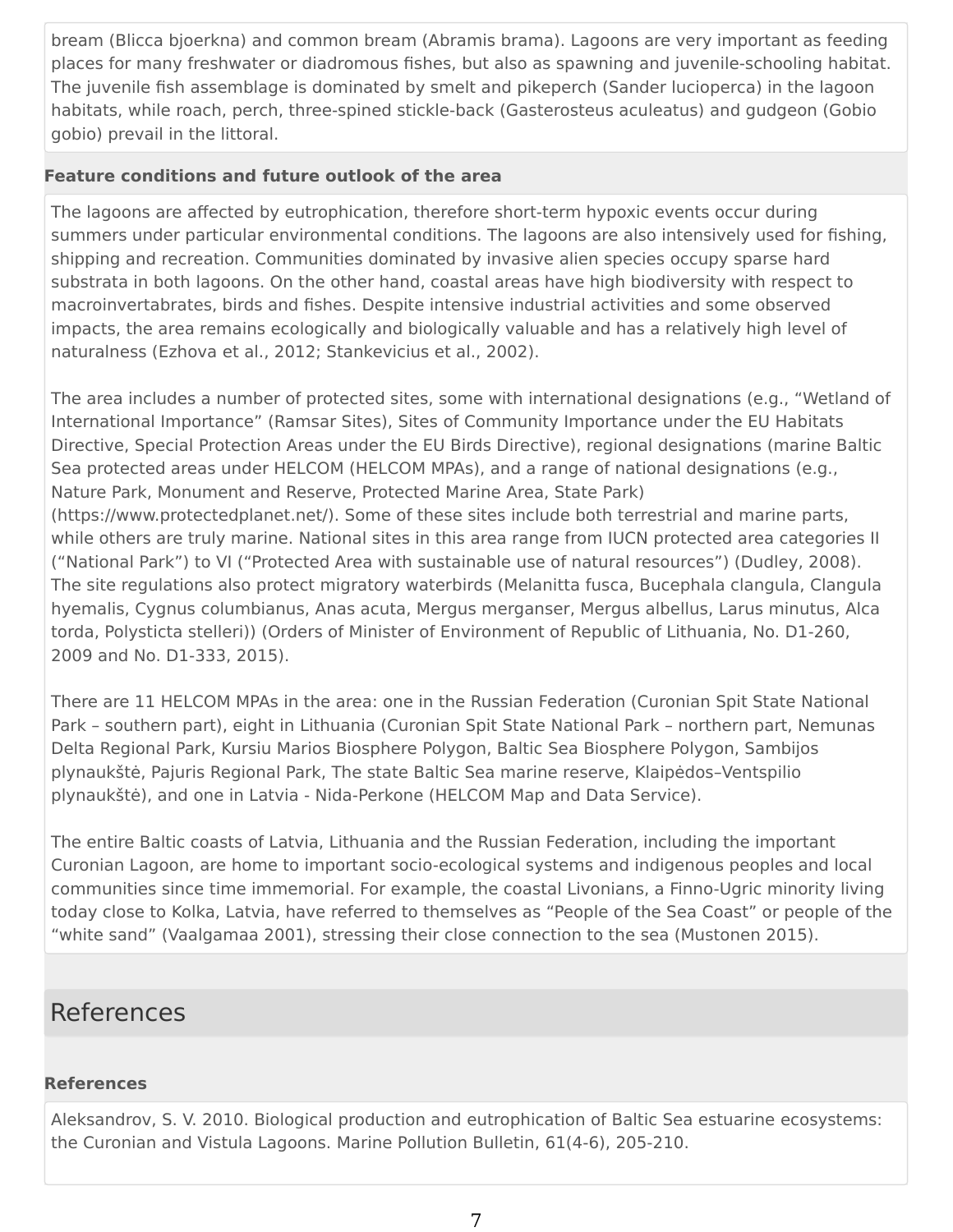Bučas, M., Daunys, D. & Olenin, S., 2007. Overgrowth patterns of the red algae Furcellaria lumbricalis at an exposed Baltic Sea coast: The results of a remote underwater video data analysis. Estuarine and Coastal Marine Science 75 (3), 308-316.

Bučas, M., Daunys, D., Olenion, S., 2009. Recent distribution and stock assessment of the red alga Furcellaria lumbricalis on an exposed Baltic Sea coast: combined use of field survey and modelling methods. OCEANOLOGIA, 51 (3), 2009.pp. 341–359.

Chubarenko B., Chresten L., Hansen L., Beloshitskii A. 2002. Comparative analyses of potential windwave impact on bottom sediments in the Vistula and Curonian Lagoons. Baltica 15.

Dailidiene I., Baudler H., Chubarenko B., Navrotskaya S., 2011. Long term water level and surface temperature changes in the lagoons of the southern and eastern Baltic. Oceanologia, 53 (1-TI).

Daunys, D., 2001. Dugno makrofaunos kaitos dėsningumai ir vaidmuo seklioje priekrantės lagūnoje. PhD, Klaipėdos universitetas, Ekologijos institutas.

Daunys D., Šaškov A., Šiaulys A., Bagdanavičiūtė I., Dainys J., Ložys L., Dagys M., Nika N., Žydelis R., 2015. Technical report Evaluation of diversity and distribution of habitats, fishes and birds in the Lithuanian exclusive economic zone for development of NATURA 2000 network. Project "Inventory of marine species and habitats for development of NATURA 2000 network in the offshore waters of Lithuania (DENOFLIT)", http://corpi.ku.lt/denoflit/uploads/5.2.4%20Denoflit%20Technical%20Report.pdf

Daunys D., Čebatariūnaitė D., Dagys M., Ložys. L., Jankevičienė R., 2015. Marine protected areas in the offshore. Layman report. Baltic Environmental Forum. http://ec.europa.eu/environment/life/project/ Projects/index.cfm?fuseaction=home.showFile&rep=file&fil=LIFE09\_NAT\_LT\_000234\_LAYMAN.pdf

Dudley, N. (ed.), 2008. Guidelines for Appling Protected Areas Management Categories (IUCN: Switzerland).

EC 1992. Council Directive 92/43/EEC of 21 May 1992 on the conservation of natural habitats and of wild fauna and flora. OJ L 206: 7–50.

Ezhova, E., Dorokhov, D., Sivkov, V., Zhamoida, V., Ryabchuk, D., & Kocheshkova, O. (2012). Benthic habitats and benthic communities in Southeastern Baltic Sea, Russian sector. In Seafloor Geomorphology as Benthic Habitat (pp. 613-621).

Jašinskaitė A., 2008. Azotas ir fosforas Kuršių mariose ir Baltijos jūros pakrantėje. Baltijos jūra ir jos

Problemos. Aplinkos ministerijos Jūrinių tyrimų centras, 2008

Gasiūnaitė Z.R., 2000. Planktono vėžiagyvių sezoninė dinamika ir erdvinis heterogeniškumas eutrofinėje priekrantės lagūnoje. PhD, Klaipėdos universitetas, Ekologijos institutas.

Gasiūnaitė Z.R., Daunys D., Olenin, S., Razinkovas A., 2008. The Curonian Lagoon. Ecology of Baltic Coastal waters. Ecological Studies 197. Springer-Verlag Berlin.

Grusas, A., Kulikov, P., 2008. Seals in the Lithuanian territorial waters. Baltijos j8ros ir jos problemos. Aplinkos ministerijos Jūrinių tyrimų centras, 2008.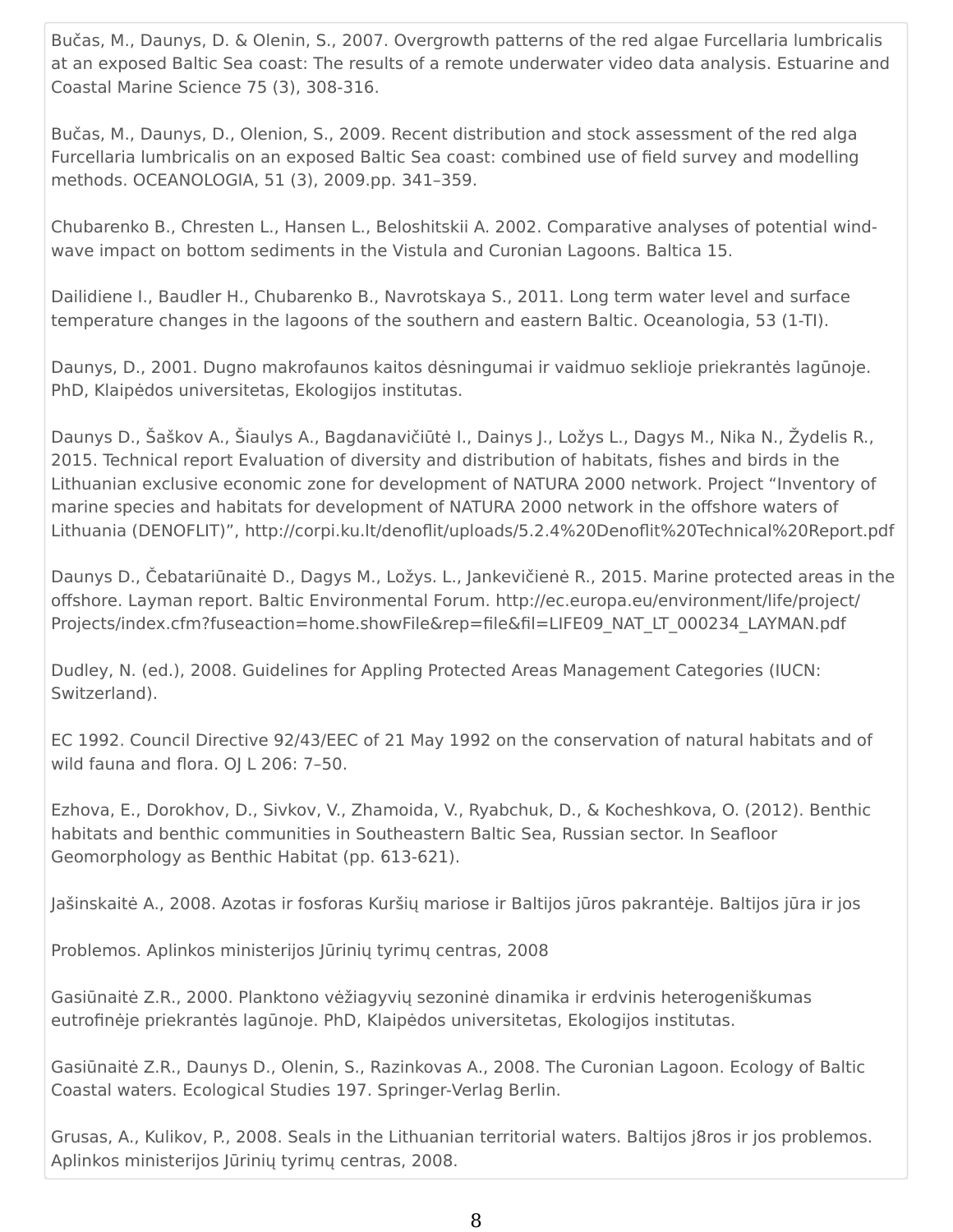Gulbinskas, S., Žaromskis., R., 2007. Kuršių marių žemėlapis žvejybai.

HELCOM, 2017. State of the Baltic Sea. Holistic Asessment. First vesion (HELCOM HOLAS II). http://www.helcom.fi/baltic-sea-trends/holistic-assessments/state-of-the-baltic-sea-2017

HELCOM, 2013. Red List of Baltic Sea underwater biotopes, habitats and biotope complexes. Baltic Sea Environment Proceedings No. 138

HELCOM, 2013. HELCOM Red List of Baltic Sea species in danger of becoming extinct. Baltic Sea Environment Proceedings No. 140

Koivisto, M.E., 2011. Blue Mussel Beds as Biodiversity Hotspots on the Rocky Shores of the Northern Baltic Sea Phd thesis, Helsinki University

Lange K. E., 2011. Structure and spatial distribution of winter phytoplankton of the Curonian Lagoon (Baltic Sea). Ekologija. Vol. 57, No. 3, Lietuvos mokslų akademija, 2011.

Larsson J., Lind E.E., Corell H., Grahn M., Smolarz K., Lonn M., 2017. Regional genetic differentation in the blue mussel from the Baltic Sea area. Estuarine, Coastal and Shelf Science, Volume 195, 98-109.

Magath, V, Thiel R., 2013. Stock recovery, spawning period and spawning area expansion of the twaite shad Alosa fallax in the Elbe estuary, southern North Sea. Endagered species research, Vol. 20, 109–119

Marine Research Consortium, 2012. Preparation of documents for strengthening environmental protection management in the Lithuanian Baltic Sea. Interim report, No III. http://vanduo.gamta.lt/files/ III%20ataskaita.pdf

Martin G., Möller T., Kotta J., Daunys D., Jermakovs V., Bucas M., Siaulys A., Saskov A., Aigars J., 2010. Benthic Marine Habitats of Eastern Baltic Sea. Estonian Marine Institute.

Zettler M.L., Daunys D., 2007. Long-term macrozoobenthos changes in a shallow boreal lagoon: Comparison of a recent biodiversity inventory with historical data. Limnologica 37 (2007) 170–185.

Mustonen, T., 2015. Traditional Lamprey Fishermen of Carnicava, Latvia. Selkie: Snowchange Cooperative.

Ložys L., 2016. Stintų ir grundalų išteklių būklės tyrimai Baltijos jūroje ir rekomendacijų dėl racionalaus jų naudojimo parengimas. Žemės ūkio, maisto ūkio ir žuvininkystės mokslinio tyrimo ir taikomosios veiklos projektas. Vilnius.

Olenin S., 1997. Benthic zonation of the Eastern Gotland Basin, Baltic Sea. Netherlands Journal of Aquatic Ecology, 30(4) 265-282.

Olenin S., Labanauskas V., 1994, Mapping of the underwater biotopes and spawning grounds in the Lithuanian coastal zone, in: Fishery and aquaculture in Lithuania [Zuvininkystė Lietuvoje], Lithuanian Soc. Hydrobiol., Vilnius, (in Lithuanian with English summary).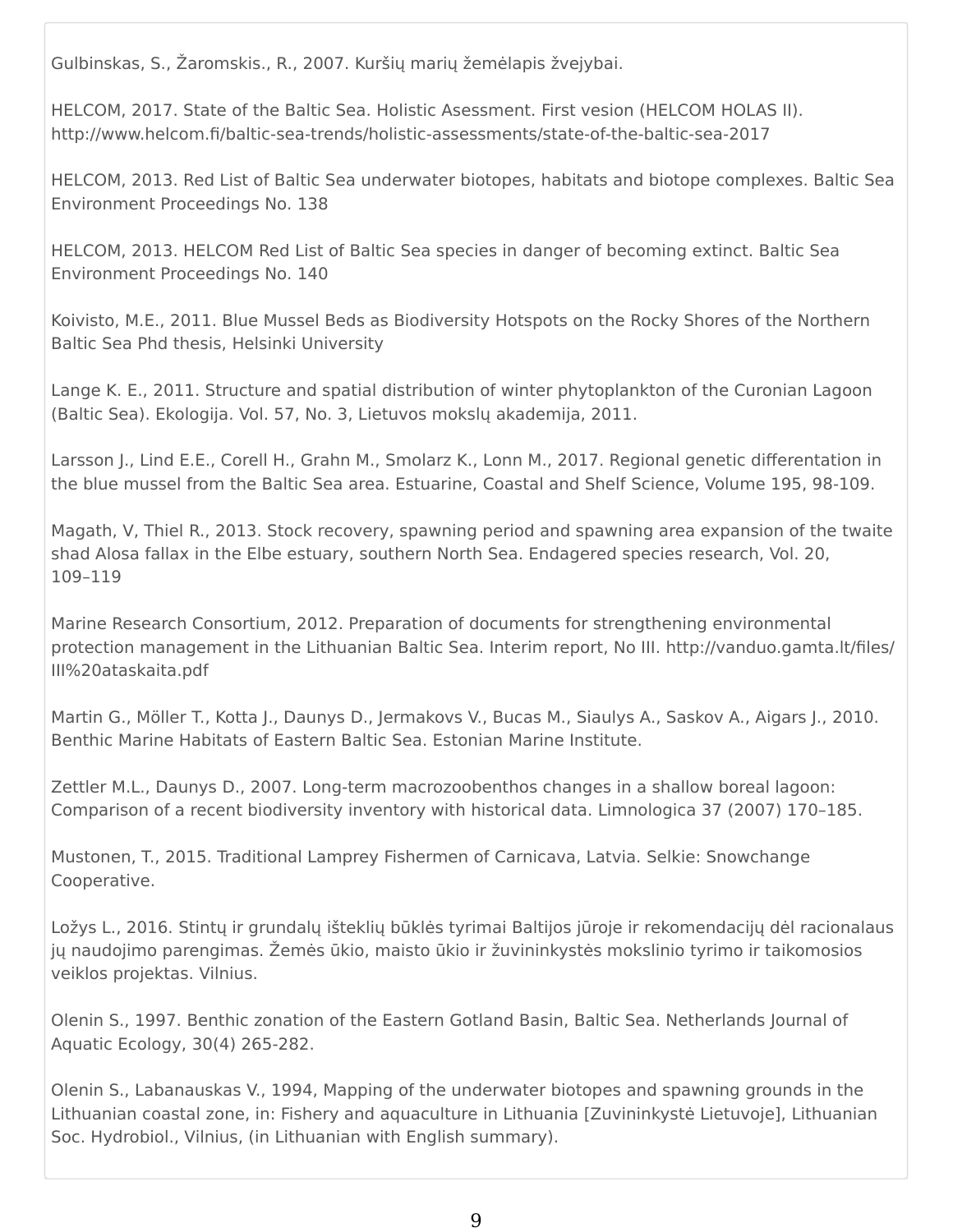Olenin S., Daunys D., 2004, Coastal typology based on benthic biotope and community data: the Lithuanian case study, in: Baltic Sea typology, G. Schernewski & M. Wielgat (eds.), Coastline Rep., 4, 65–83.

Order of Minister of Environment of Republic of Lithuania, 8 May 2009 No. D1-260. Management plan of the Curonian lagoon (in lithuanian).

Order of Minister of Environment of Republic of Lithuania, 23 April 2015 No. D1-333. Management plan of the Curonian lagoon. Regarding establishment of Sambian and Klaipeda-Ventspils Plateaus biosphere polygons, boundaries and regulation (in lithuanian)

Orio A., Bergström U., Casinia M., Erlandsson M., Eschbaum R., Hüssy K., Lehmann A., Ložys L., Ustups D., Florin A.B., 2017. Characterizing and predicting the distribution of Baltic Sea flounder (Platichthys flesus) during the spawning season. Journal of Sea Research, Volume 126, August 2017, Pages 46-55.

Kraufvelin, P., Pekcan-Hekim, Z., Bergström, U., Florin, A-B., Lehikoinen, A., Mattila, J., Arula, T., Briekmane, L., Brown, E.J., Celmer, Z., Dainys, J., Jokinen, H., Kääriä, P., Kallasvuo, M., Lappalainen, A., Lozys, L. Möller, P., Orio, A., Rohtla, M., Saks, L., Snickars, M., Støttrup, J., Sundblad, G., Taal, I., Ustups, D., Verliin, A., Vetemaa, M., Winkler, H., Wozniczka, A. and Olsson, J. 2018. Essential coastal habitats for fish in the Baltic Sea. DOI: 10.1016/j.ecss.2018.02.014, https://www.researchgate.net/publication/ 323205037

Repečka R., 2002. Praeivių žuvų gausumo kaita. Žuvininkystė Lietuvoje IV. Lithuanian Society of Hydrobiologists.

Repečka R., 2007. Perpelių (Alosa fallax (Lacépède)) migracijų į Kuršių mariasintensyvumas bei biologinių rodiklių pokyčiai pastaraisiais metais. Žuvininkystė Lietuvoje VII. Lithuanian Society of Hydrobiologists.

Repečka R., 2012. The Species Composition of the Ichthyofauna in the Lithuanian Economic Zone of the Baltic Sea and the Curonian Lagoon and Its Changes in Recent Years. Institute of Ecology of Vilnius University, Vilnius, Lithuania

SAMBAH, 2016. Static Acoustic Monitoring of the Baltic Harbour porpoise LIFE08 NAT/S/000261. Nontechnical report, http://www.sambah.org/Non-technical-report-v.-1.8.1.pdf.

Smietana , P., Shibaev., S., Kozlowska, A., Skorupski, J., 2014. Fisheries management in the Curonian Lagoon. Fisheries management in coastal waters of the Baltic Sea. AQUAFIMA resultsof the Szczecin Lagoon, Vistula Lagoon, Curonian Lagoon and Gulf of Riga. Coastline Reports 22.

Stankevicius A., Kubiliute A., 2002. Makrofitų įtaka Kuršių marių dugno faunos įvairovei ir gausumui. Žuvininkystė Lietuvoje. IV. Lietuvos hidrobiologų draugija.

Šaškov, A., Šiaulys, A., Bučas, M., Daunys, D., 2014. Baltic herring (Clupea harengus membras) spawning grounds on the Lithuanian coast: current status and shaping factors. Oceanologia, 56(4): 789–804.

Zolubas, T., Kontautas, A., Shibaev, Sergey S., 2014. Fisheries management in the Curonian Lagoon. Fisheries management in coastal waters of the Baltic Sea. AQUAFIMA resultsof the Szczecin Lagoon,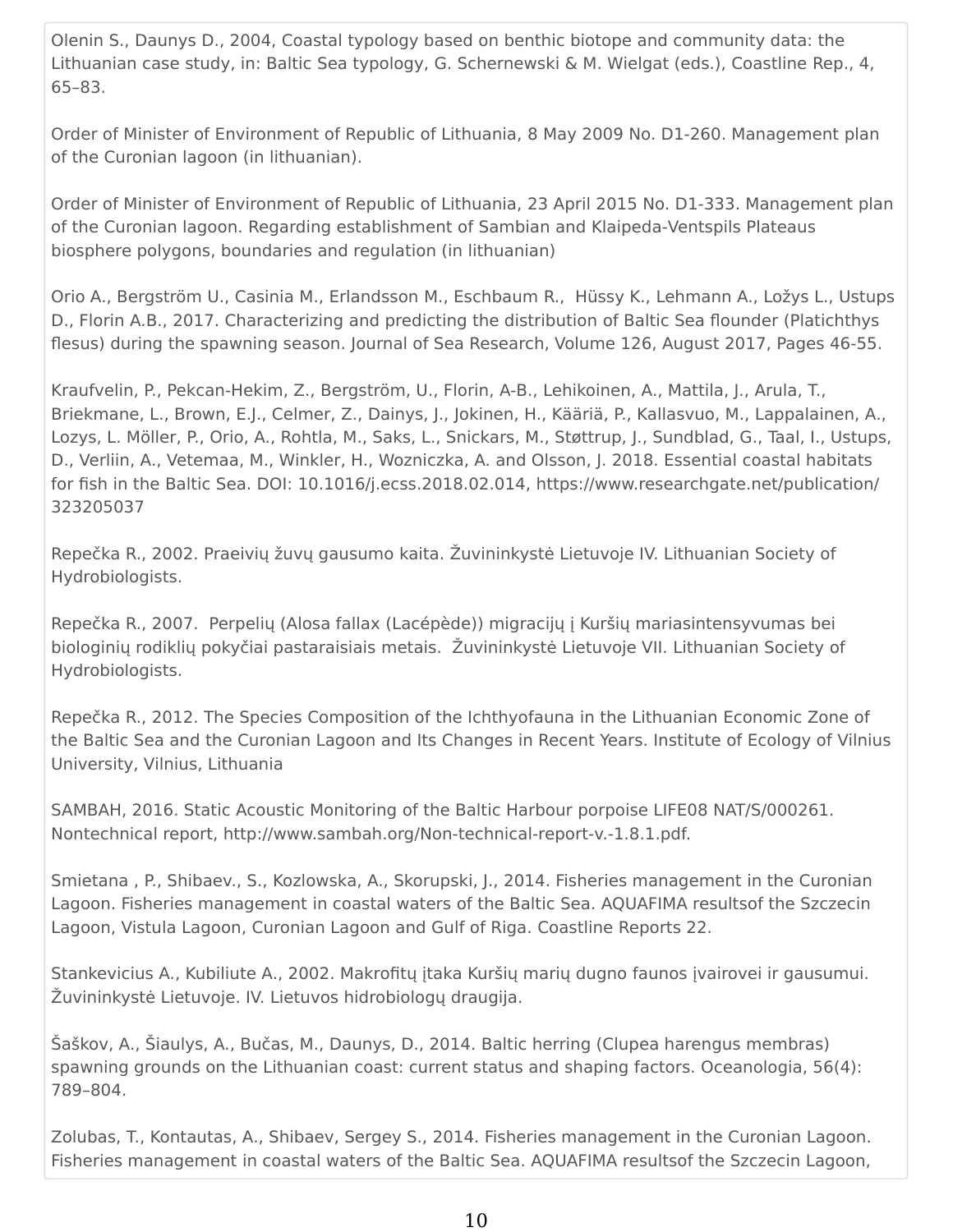Vistula Lagoon, Curonian Lagoon and Gulf of Riga. Coastline Reports 22.

Thiel R., Riel P., Neumann R., Winkler H.M., Bottcher U., Grohsler T., 2008. Return of twaite shad Alosa fallax (Lace´pe`de, 1803) to the Southern Baltic Sea and the transitional area between the Baltic and North Seas. Hydrobiologia (2008) 602:161–177.

Trimonis E., Gulbinskas S. 2002. Sedimentacijos ypatumai povandeninio pranemunio slėniorajone Baltijos juroje. Geologija, 39: 32-39.

Vaalgamaa, E., 2001. Valkoisen hiekan kansa. Helsinki: Atena.

### **Other relevant website address or attached documents**

- Additional figures Southeastern Baltic Sea Shallows.pdf (/api/v2013/documents/ 443C0B59-5D22-6AED-FA1C-CE1C5CCA7219/attachments/ Additional%20figures\_Southeastern%20Baltic%20Sea%20Shallows.pdf)
- [BALT\\_6\\_EBSA.zip](https://chm.cbd.int/en/api/v2013/documents/443C0B59-5D22-6AED-FA1C-CE1C5CCA7219/attachments/BALT_6_EBSA.zip) (/api/v2013/documents/443C0B59-5D22-6AED-FA1C-CE1C5CCA7219/ attachments/BALT\_6\_EBSA.zip)

# Status of submission

Areas described as meeting EBSA criteria that were considered by the Conference of the Parties

## **COP Decision**

• 14/9

# Assessment of the area against CBD EBSA criteria

C1: Uniqueness or rarity **High**

#### **Justification**

The area is formed by the unique combination of underwater plateaus (Curonian-Sambian, Klaipeda-Ventspils), the Klaipeda bank as well as coastal and nearshore landscapes with large coastal lagoons separated from the open sea by the narrow Curonian and Vistula spits. Sites with unique underwater moraine ridges, up to 5 m in height, formed by glacial processes (currently at 15-20 m depth) are among few known worldwide. Such steep seabed elevations surrounded by deeper waters is a unique sub-type of reefs overgrown with mussels (Mytilus trosulus) and barnacles (Balanus improvises) (Daunys et al., 2015).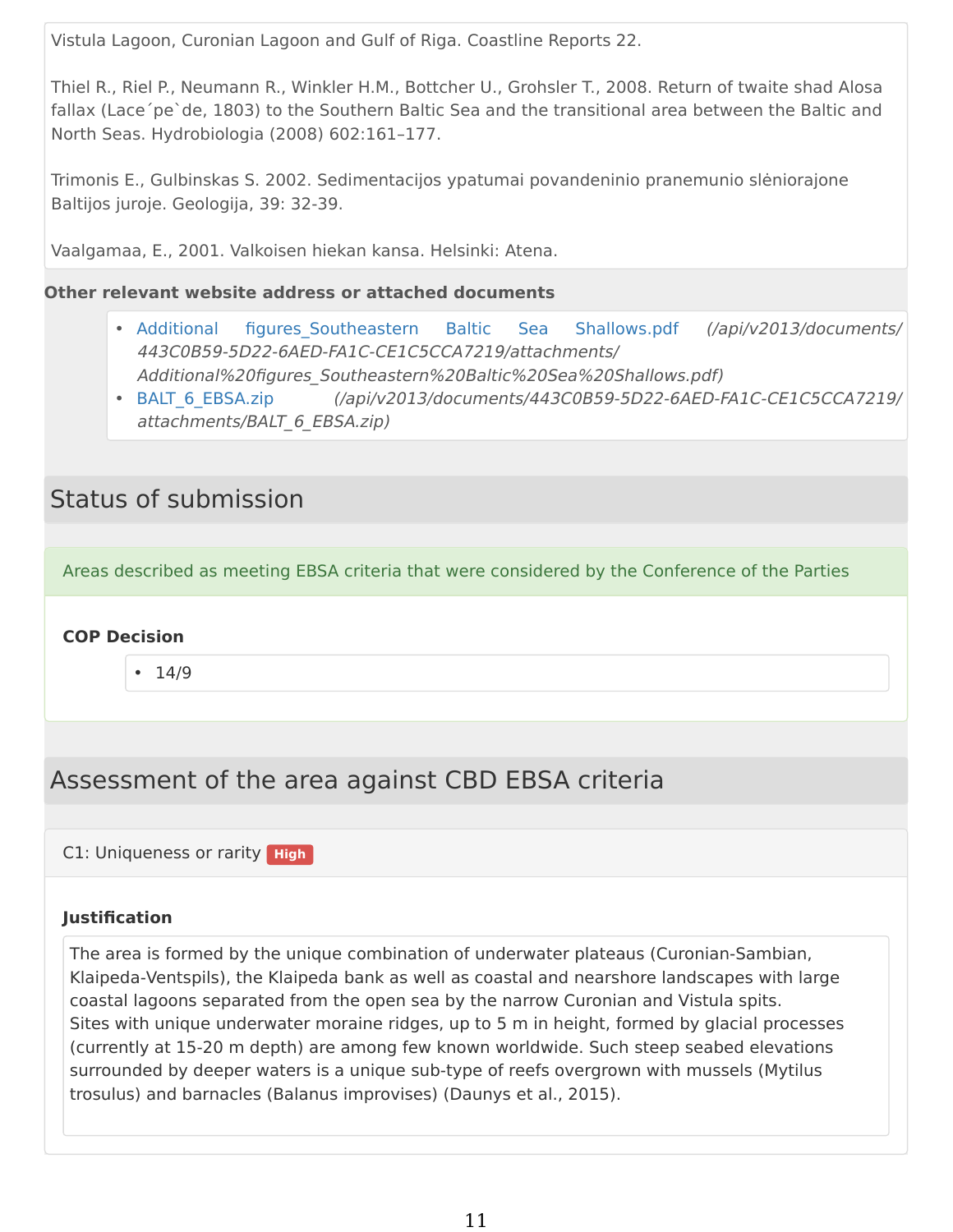All lagoons in the Baltic Sea are known to have significantly high biodiversity, but the Curonian Lagoon is exceptional in the whole region as the last spawning ground for twait shad (Alosa fallax), the only herring that migrate to rivers or freshwater lagoons to spawn. It is the only successfully spawning population of twait shad in the Baltic Sea basin. Twait shad disappeared from the catch in the 1950s, but the population has been recovering since the 1990s (Ložys, 2016). Due to its decrease in number and distribution, twait shad has been included in a number of European national Red Lists (Magath and Thiel, 2013). It has been included in the Red Data Book of Lithuania since 1992, in Appendix III of the Bern Convention and Annexes II and V of the EC Habitats Directive.

C2: Special importance for life-history stages of species **High** 

## **Justification**

Stony coastal bottom reefs with perennial red algae Furcellaria lumbricalis along the coast of the Klaipeda-Ventspils Plateau are valuable natural spawning grounds for Baltic herring (Clupea harengus membras)and sprat (Spratus spratus) (Olenin and Labanauskas 1994). The area's coastal zone is also an important spawning ground for flatfishes, especially European flounder (Platichthys flesus) and turbot (Scophthalmus maximus) (Orio et al., 2017).

The Curonian-Sambian and Klaipeda-Ventspils Plateau are important nursery areas for juveniles of European sprat, European flounder and cod. Offshore reefs are valuable for the nutrition of seabed fish (Daunys et al., 2015).

Reefs up to 35-40 m depth are important as feeding areas for wintering birds, e.g., long-tailed duck (Clangula hyemalis), while the sandy slopes are important for velvet scoter (Melanitta fusca) (Daunys et al., 2015).

Klaipeda Bank may serve as an important refuge area for mobile organisms from neighbouring Gotland Deep slopes during hypoxic or anoxic periods (Daunys et al., 2015).

The Curonian Lagoon is the spawning ground for whitefish (Coregonus lavaretus), sabrefish (Pelecus cultratus), asp (Aspius aspius) and the only spawning ground for twait shad (Alosa fallax) in the Baltic region. Other existing spawning grounds of twaite shad in the Baltic Sea are not significant and cannot significantly support the Baltic sea population (Repečka, 2007).

In some winters, the area supports more than 10% of the western Palearctic population of velvet scoter (Melanitta fusca), with densities of up to 1000 birds/km2. Some parts of the area include important wintering sites for other seaduck and seabirds, including more than 10 000 long-tailed duck (Clangula hyemalis) (Daunys et al., 2015).

Lagoons are biodiversity hotspots as well as important transitional zones for anadromic fish and migratory birds.

C3: Importance for threatened, endangered or declining species and/or habitats **Medium** 

**Justification**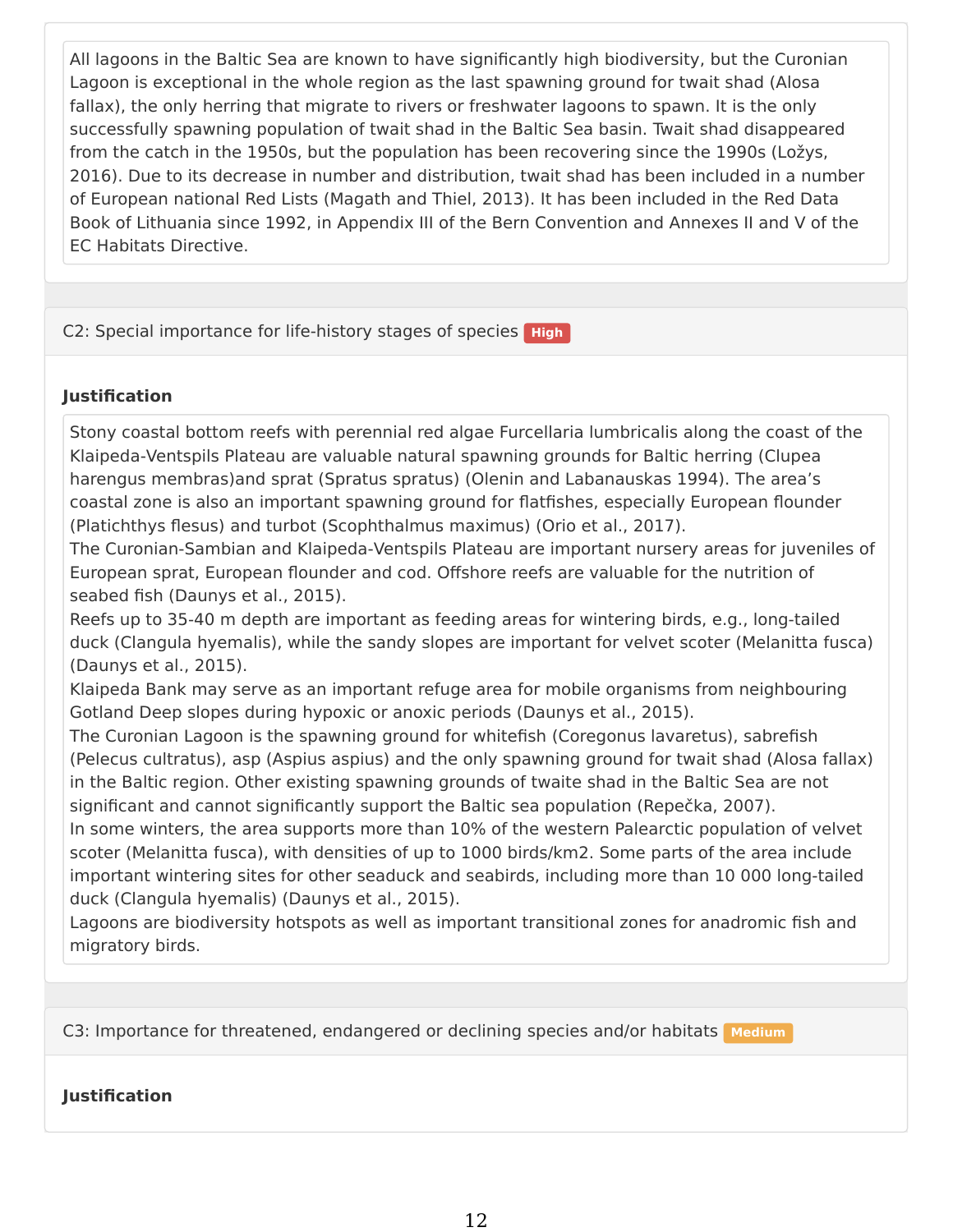• All Baltic lagoons have been assessed as endangered biotopes in the HELCOM Red List (HELCOM, 2013).

• The area is important for wintering of the following threatened species:

Red-throated diver (Gavia stellate), which is listed on Annex II of the Convention on Migratory Species, and under the African Eurasian Waterbird Agreement. It is listed on Annex II of the Bern Convention, Annex I of the EU Birds Directive and listed as critically endangered under the HELCOM Convention.

• Velvet scoter (Melanitta fusca) (IUCN Red list, VU A2abcde).

• Long-tailed duck (Clangula hyemalis) (IUCN Red list, VU A2abcde+3bcde+4abcde) (HELCOM, 2013).

• The area supports protected wintering and migrating bird species: goosander (Mergus merganser), crested grebe (Podiceps cristatus), golden eye (Bucephala clangula) and tufted duck (Aythia fuligula) (BirdLife International).

• Two large bird migration routes belonging to the East Atlantic Flyway cross in the area – north-south branch and east-west, or White Sea-Baltic Sea route. The Baltic seabird community is highly seasonally variable. Many species, such as velvet scoter, long-tailed duck and goosander, use the area as a wintering ground (HELCOM, 2017).

• Salmon (Salmo salar), vimba (Vimba vimba), sea trout (Salmo truta), asp (Aspius aspius) and sabrefish (Pelecus cultratus) are protected and conserved under the Bern Convention and the Habitat Directive (Repečka R., 2012).

C4: Vulnerability, fragility, sensitivity, or slow recovery **Medium** 

#### **Justification**

The area's salinity gradient, from pure freshwater in lagoons to saline water in deeper areas, leads to an extraordinary mixture of marine and freshwater species that have adapted to these special conditions. But the same conditions also make the species and habitats extremely vulnerable to changes in ecological conditions. Salinity of 7-8 PSU in the area is critical for many marine species from the southern Baltic regions, while oligohaline waters of lagoons create a salinity border for brackish and freshwater species (Daunys, 2001; Gasiūnaitė, 2000). Significant changes have been observed in the past decades in the distribution of many macroalgae species along the depth gradient including southern Baltic Sea area. The maximum depth of distribution of Furcellaria lumbricalis (19 m) was recorded in 1955 (Kireeva, 1960). From 2003 to 2008, this depth ranged from 6 to 10 m in the southern part of the continental coastal waters and from 10 to 16 m in the northern part of the continental coastal waters (Bučas, 2009). Velvet is scoter is classified as vulnerable in the IUCN Red List of threatened species.

C5: Biological productivity **Medium**

## **Justification**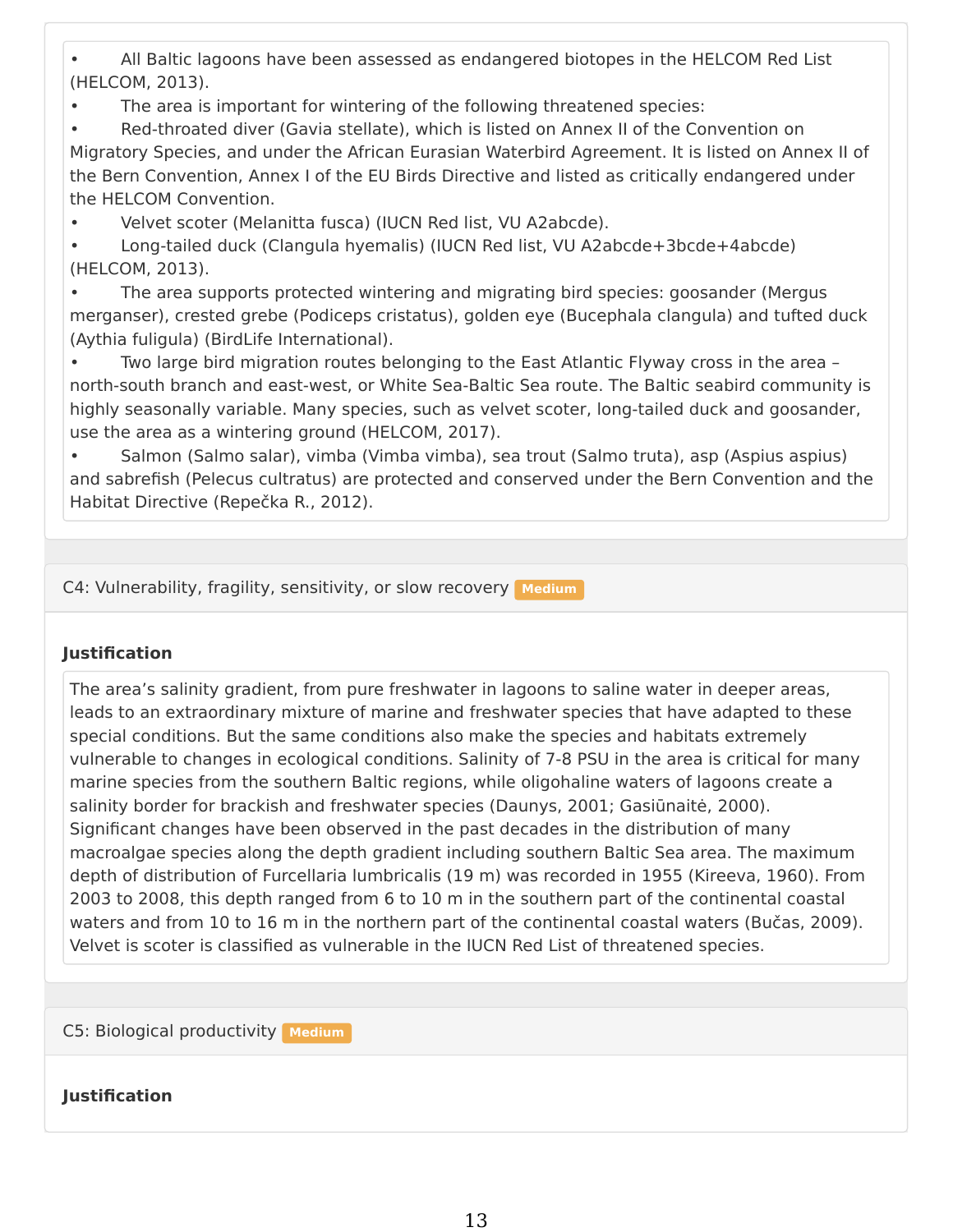The lagoon's waters are three to five times richer in nutrients than the marine waters of the area, which contributes to the area's productivity (Jašinskaitė, 2008).

A general feature of the Curonian Lagoon food web is the very high phytoplankton biomass (Gasiūnaitė et al., 2008).

The Curonian Lagoon is characterized as a eutrophic water body with high fish productivity. The average fish biomass in the Lithuanian part of the lagoon exceeded 200 kg/ha between 1997 and 2012. The Curonian Lagoon is an important water body for both commercial and recreational fishing (Ložys, 2016).

The biological production of the Vistula Lagoon is below the potentially possible level as the hydrodynamic activity (high-flow velocity) and brackish water prevent the intensive development of cyanobacteria (Aleksandrov, 2010).

The highest level of species diversity and productivity occurs in hard-bottom habitats. Density and biomass of macrozoobenthos are highly variable, but can reach respectively 134 175 ind./m2 and 9000 g/m2 in exposed hard bottom with Mytilus trosulus and Balanus improvisus and up to 933 000 ind./m2 and 24875 g/m2 in exposed hard bottom with Balanus improvisus. Other parts of the shallow water area contain soft bottom inhabited by bivalves Macoma balthica, polychaetes and mobile amphipods. Density and biomass reach, respectively 11 340 ind./m2 and 100 g/m2 in exposed soft bottom with polychaetes Pygospio elegans and Marenzellaria neglecta, or 6 000 ind./m2 and 200 g/m2 in exposed soft bottoms with Macoma balthica (Martin et al., 2010).

C6: Biological diversity **High**

#### **Justification**

In the Baltic Sea the reefs are spots of biological diversity, which are important for the survival of many species. Since reefs are distinct from many other seabed areas, they ensure particularly close links between different elements of marine ecosystems.

Variety in benthic habitats is characteristic of the area as various biotopes are distinguished in the Plateaus. At the Baltic Sea coastal zone the most valuable habitats are stony bottom reefs with perennial red algae (Furcellaria lumbricalis) which dominates along the exposed coast of the Klaipeda-Ventspils Plateau. Densely vegetated areas of the red alga are valuable marine biodiversity spots surrounded by vast sandy bottoms (Olenin and Daunys, 2004; Bucas et al., 2007).

In the offshore area stony bottom reefs are covered by keystone species in the Baltic Sea ecosystem – blue mussel (Mytilus trossulus) complex. The blue mussel creates complex structures acting as substrate for many organisms, and it is an important food source for many fish and bird species (Koivisto, 2011). Moreover, a recent study shows that blue mussel populations in this area are genetically different from other parts of the Baltic Sea (Larsson et al., 2017).

Due to the high substrate variability and the high freshwater input from the Nemunas River, the Curonian Lagoon has among the most diverse macrozoobenthos of any estuary in the Baltic Sea. Littoral habitats show considerably higher species diversity than soft bottoms in the open lagoon (Zettler and Daunys, 2007).

The lagoons are rich in natural recourses. Its large size, peculiar geological structure and geographical location provide the Curonian Lagoon with a diverse freshwater ichthyofauna and